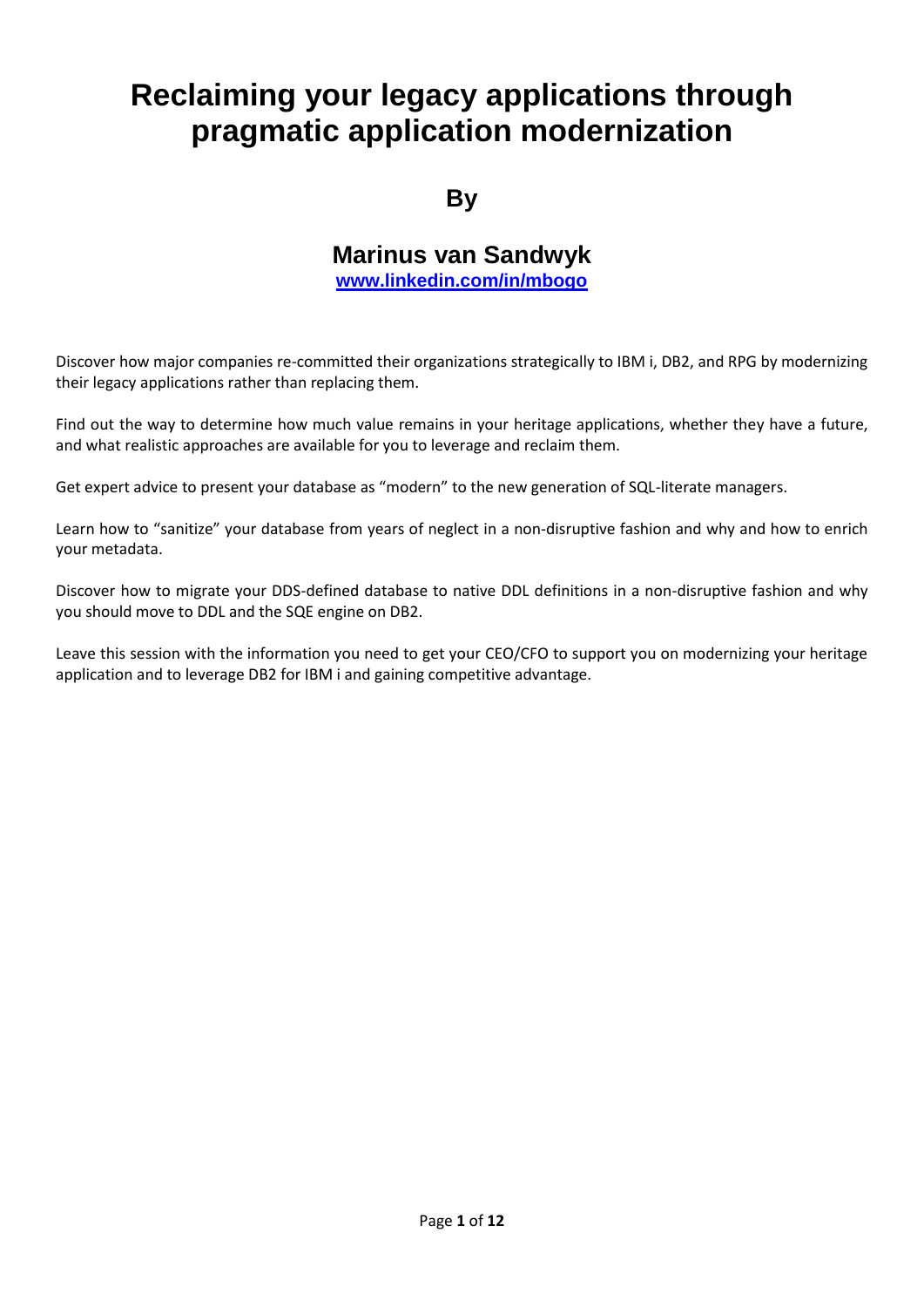# **1. Question – how much value is there in your legacy systems?**



The key questions that you and your organization need to ask are: How much value does your legacy system deliver to your company and your customers? What is the cumulative value of the intellectual capital invested in your application? (This is usually much more than one might initially think and is worth quantifying). What competitive advantage does your current system provide?

Often business will respond that there is little to no value in their legacy application. If this is true, then why is the company successful??

In every single instance where we have been involved internationally, the business leaders have quickly admitted that while the functionality delivered by their legacy LOB (Line-of-Business) application was of significant value, this was negated by severe operational constraints, the most significant of these being AGILITY.

If our experience is anything to go by, there remains MASSIVE value in your "legacy" applications and this can be leveraged relatively easily for dramatic results and benefit to your company. It is entirely feasible to extend the life of these applications for another 10 to 20 years, whilst remaining competitive!!

#### **2. Legacy vs Heritage**



The use of the word "legacy" in IT as something "bad" is something with which I truly grapple. "Legacy" in ANY other context is something valuable and good. In our opinion, it is high time that we as IT stand up and challenge this notion. There is ENORMOUS value in our legacy, provided that we remove the constraints or shackles. As a result, we prefer referring to our "heritage" and highlighting to business how this heritage has made us successful.

#### **3. IBM i - a very powerful vehicle.**



The fact of the matter is that we have the best commercial online transaction processing platform in the history of computing, yet our users quite often have a different perception.

#### **4. Why, then, is your system perceived as "legacy"?**

The old adage of "perception is reality" is accurate here. Regardless of what we know or believe, our users perceive our "top of the line" sports vehicle as an old, antiquated, and underpowered vintage model.

It is important that we study the reasons for this and that we correct these perceptions pro-actively. In our experience, the following facts contribute to this:



#### **5. UI/UX – Rendering to delivery channel**



The first problem is our User Interface and User Experience because it is the most visible part of our application. It is especially problematical if we want to expose this enormous functionality to the generation Y (and soon generation Z) consumers.

We believe that the way in which the DB2 database presents itself to the new generation of SQL-literate business leaders, hurts us a great deal - much more than we realise. We refer here to the  $6 - 8$  character field names and the  $6 - 10$  character file names, which we

programmers have historically employed to name our database constructs and elements. These SQL-"savvy" users take one look at our database and immediately develop an intense dislike for the system we love, as they cannot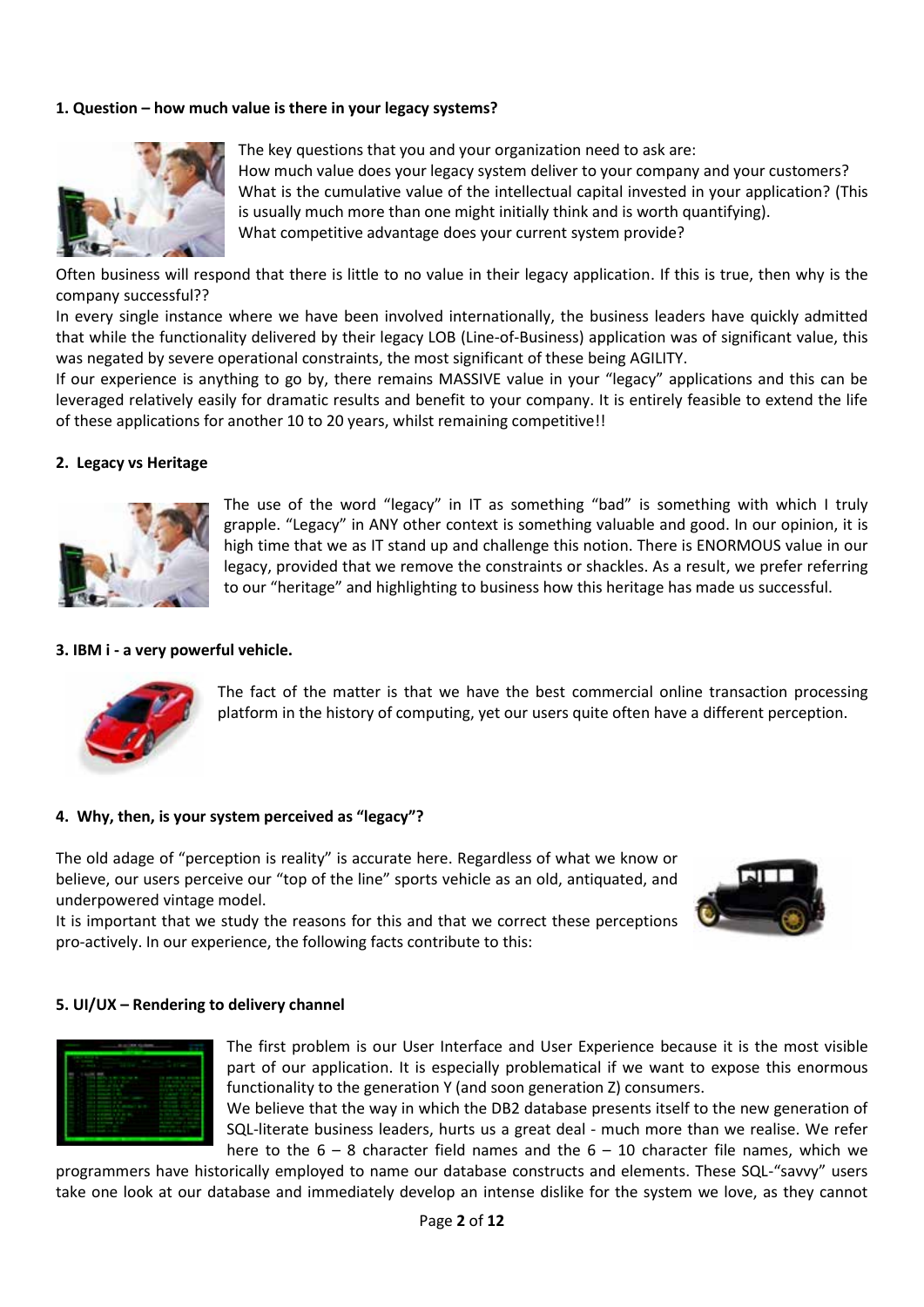relate to our naming conventions and want to deal and interact with the database using familiar terminology, not "techno speak". These users (quite often the ones calling the shots) WILL try and get rid of "this remnant from the dark ages" as a matter of priority, unless WE change the game…

# **6. Old style monolithic code**

Having said this, however, we believe that the biggest issue, and the one giving the most trouble, is hidden to a large extent from cursory review: the way we used to develop systems in the 1980's and 1990's! We used to develop these huge "structured" monolithic programs, as that was the programming model of the time. As a "rule of thumb", 80% of the lines of code in these monoliths dealt with database (entity) relationships and database validations. Additionally, there was little to no separation of function, which made maintenance increasingly problematic. The way in which this presented itself, was massive maintenance backlogs and frustrated users.



# **7. Why the reluctance to modernize?**



Probably one of the strongest features of our platform has become our "Achilles Heel". Because the platform is so forgiving and has just kept on running our antiquated code, we began living in a "fool's paradise" – believing that our applications and systems were not "broken", so there was no need to fix them.

Therein lies the problem. We seldom or, more accurately, never improved our applications by introducing newer coding techniques, leveraging new enhancements to the language, operating system and database and improving the maintainability of the

applications, because the system just kept on running. Compare this for instance to any other mainstream environment. If Microsoft announces a new release of .Net, you have to REDEVELOP your application. This "head in the sand" attitude of ours, has come back to haunt us.

# **8. Is there a solution to this problem?**



ABSOLUTELY - and you will be surprised how simple, natural and logical this is, and without a major upheaval. This presentation will study this process, which we call "Strategic Modernization".

# **9. Two modernization case studies**



We will explain this approach by way of two case studies. Both of these case studies are currently being formalised by IBM Systems Magazine. We believe that by using real life examples and the discussing the results, you will relate better to the major opportunity presented to us all.

# **10. Cape Gate**



Cape Gate is one of the Top 3 Steel Producers in South Africa. It is running a HEAVILY customized old System/38 based version of the JBA ERP application dating back to 1986. Due to the level of customization, they bought the source code in 1986 and have been self-sufficient and self-reliant for any required enhancements and changes. Due to the level of customization, they believed that new releases of the ERP application were not likely to benefit them. They run one of the top RPG development shops in South Africa and are currently on IBM i Version 6.1 with an upgrade to version 7.1 being planned. The order entry module, for instance, has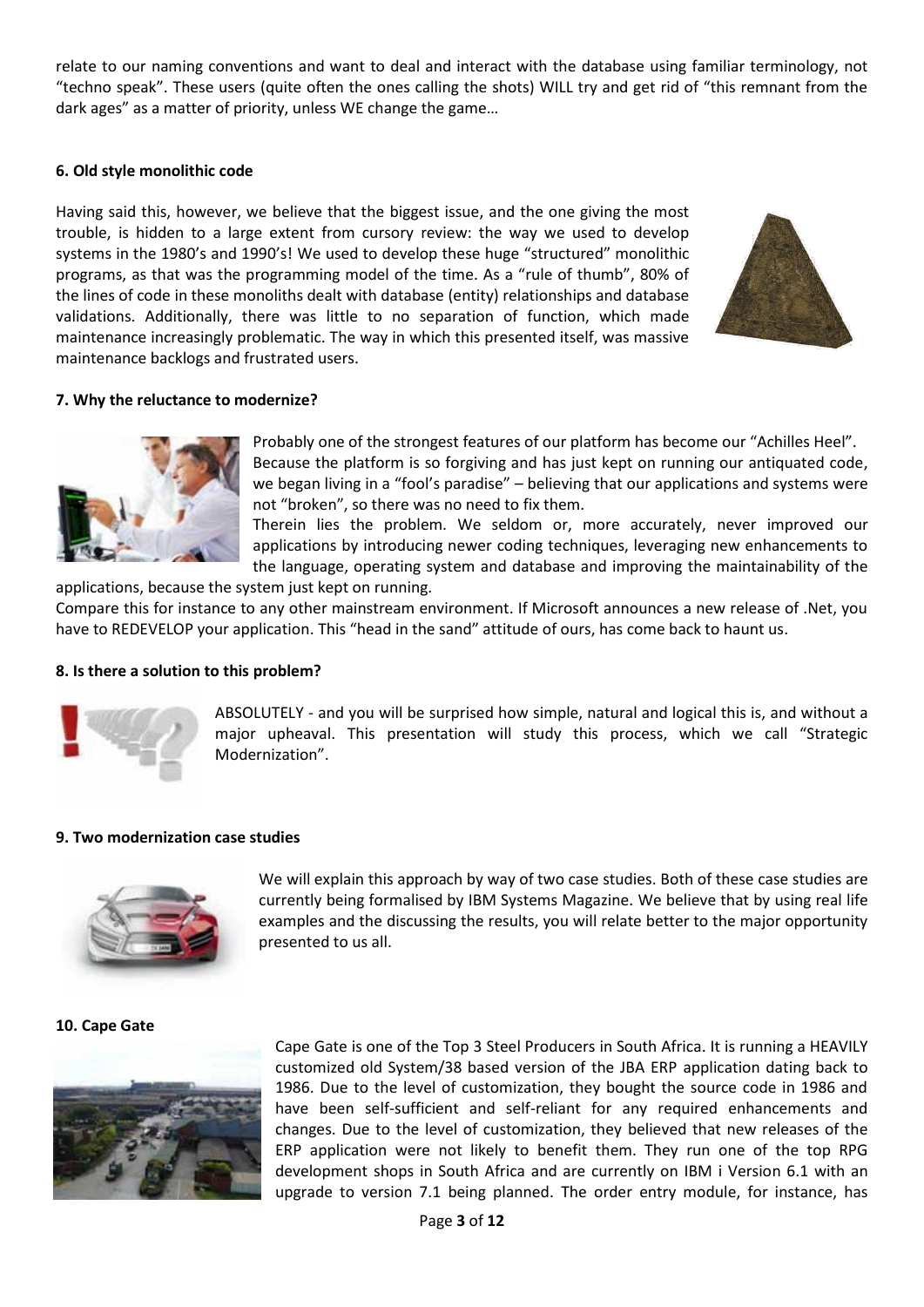been essentially redeveloped over the years from the ground up, providing Cape Gate with significant competitive advantage. Their own investment into their system exceeds 150 man-years of effort, excluding the original base application - mostly RPG III.

# **11. Procuro Systems**



Procuro Systems, in contrast, has developed what is widely recognised as the leading short term insurance broker administration system in South Africa, parts having been developed on System 36 and System 38 since the mid 1980's. The system was developed using DB2 for i and RPG III. Old CPF Rel 2.0 "database thinking" is evident (no keys of PF). Investment in intellectual capital is approximately 40 man-years.

**12.** 



In both cases, the functionality offered by the applications was considered to provide both organisations with significant competitive advantage, with substantial intellectual capital invested in these applications. The following facts were identified:

# **13. Massive value and investment**

Both companies, after critically considering the functionality offered, and distinguishing between operational and functional deficiencies, recognised that there remained much value within their heritage applications. They also realized that their competitive advantage was essentially "hidden" within their heritage application. If this could be recovered and encapsulated, significant additional ROI was possible.



#### **14. Monolithic Code**



Due to the age of the applications, very little modernization had taken place over the years, with almost no re-architecting or separation of function. This means that data relationships and validations were still enforced within the RPG application logic, with the "database" essentially a flat file system. Code was predominantly System 38 style DDS file definitions (DSPF, PRTF, PF and LF) and RPG III.

#### **15. Poor screen standards**



Due to the age of the system and the fact that they pre-dated CUA, screen standards were poor and a lot of inconsistencies and gradual standards existed, which made the use of any "screen scraper" technology cumbersome. Additionally function key usage was in line with old System 38 thinking, which is problematic at best.

#### **16. Maintenance backlog**



What is however most interesting to note, is how every single installation we have been exposed to, struggles with the maintenance burden. Most surprising though is that few of the installations have made the connection between the maintenance burden and the cause for this problem: their monolithic code and that they never did any modernization,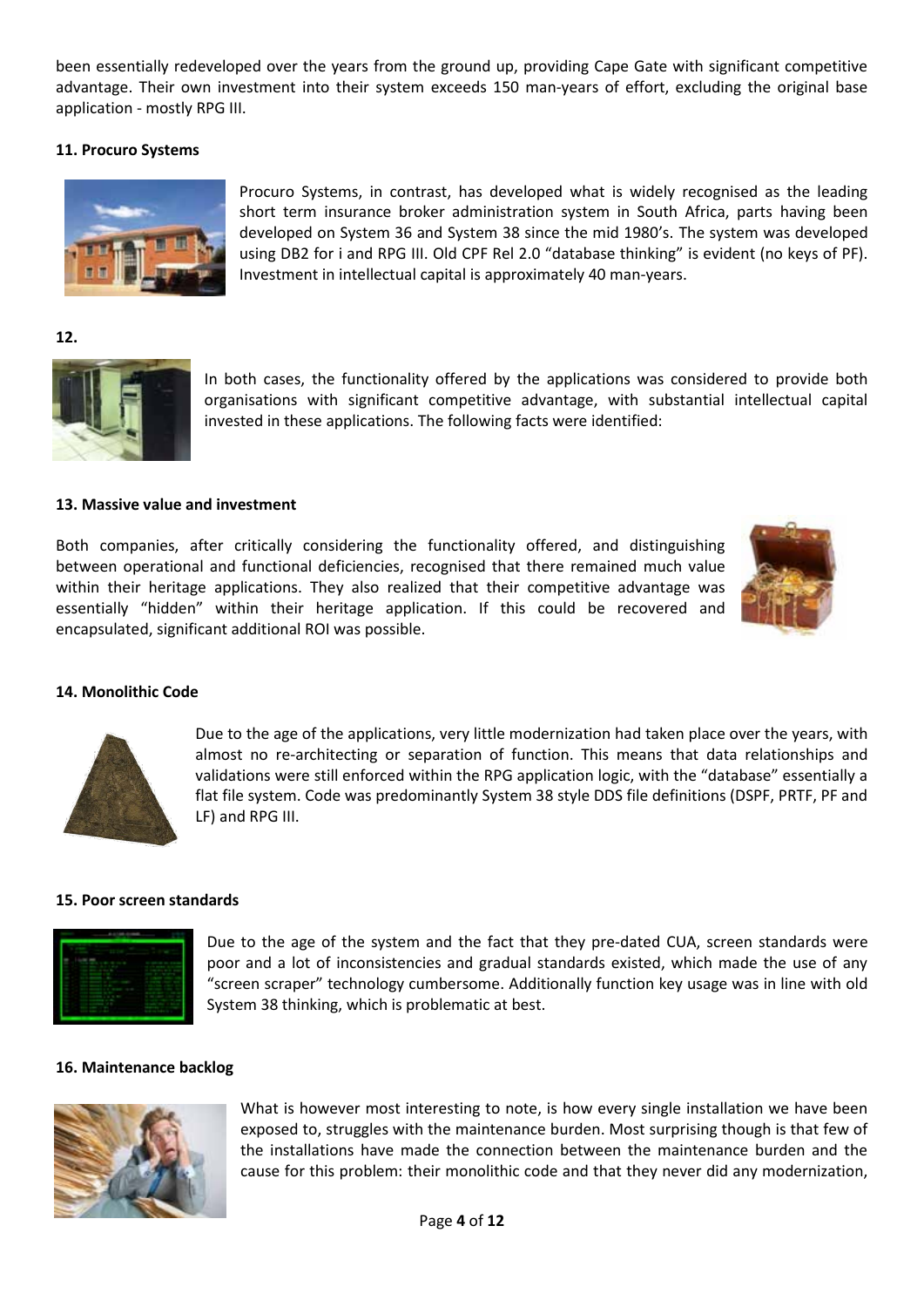as "our system is working fine". The maintenance burden in our experience is the biggest cause for end user frustrations and for looking at replacement solutions.

# **17. Old programming tools**



If we take a hard look at ourselves, entrenched, as it were, in our comfort zones, it is not difficult to see that few of us invested the time and effort to improve our coding practices, learn new skills and adopt new technologies and tools, so WE have become the biggest risk and impediment to our system!

How many of us have truly become experts with RDP? It is a tool that can improve our productivity and accuracy by orders of magnitude, yet most developers still trundle along with PDM and ADTS??!! This is Ludicrous! Not to mention how few programmers

have made ILE their own, developing small re-usable pieces of code. Why the immense resistance to SQL? Why have the bulk of programmers not stayed current with latest programming models? Why no separation into multi-tier architecture (MVC)?

Please understand that this is a massive accusation against us all. We have the best commercial online transaction processing platform in the world, yet WE are the cause of most of the platform's "ills".

#### **18. Anomalies**



Additionally, due to the sheer age of the applications and regardless of the management practices, a LOT of anomalies have been introduced into our systems over time. Some of this was caused by "emergency" maintenance, but a LOT of it is simply caused by neglect – inconsistent validation and relationship rules in our code.

#### **19. Special considerations**



In Cape Gate's case the UI was the least of their concerns, as they run a typical heads down, blue collar data capture production environment. In that kind of environment, limited function character based workstations remain the best solution.

In Procuro's case the UI was the most important immediate requirement, as they could no longer compete with other "flashy" graphics based applications, even though the functionality offered was leagues ahead of the competitive offerings.



# **20. Impact?**

Due to the age of the systems and the monolithic nature of the code, the maintenance burden became absolutely excessive. The users in both these instances were happy with the functionality offered by the systems, yet were hugely frustrated with the lack of AGILITY and the delays involved when introducing changes. Additionally neither installation could afford "double maintenance" with any new or interim solution. In short, both of these installations foresaw an accident on its way.

#### **21. Accident on its way**

If they did not PRO-ACTIVELY start looking at ways to satisfy their internal (and external) customers, they were bound to lose their applications and most likely their IBM i completely.

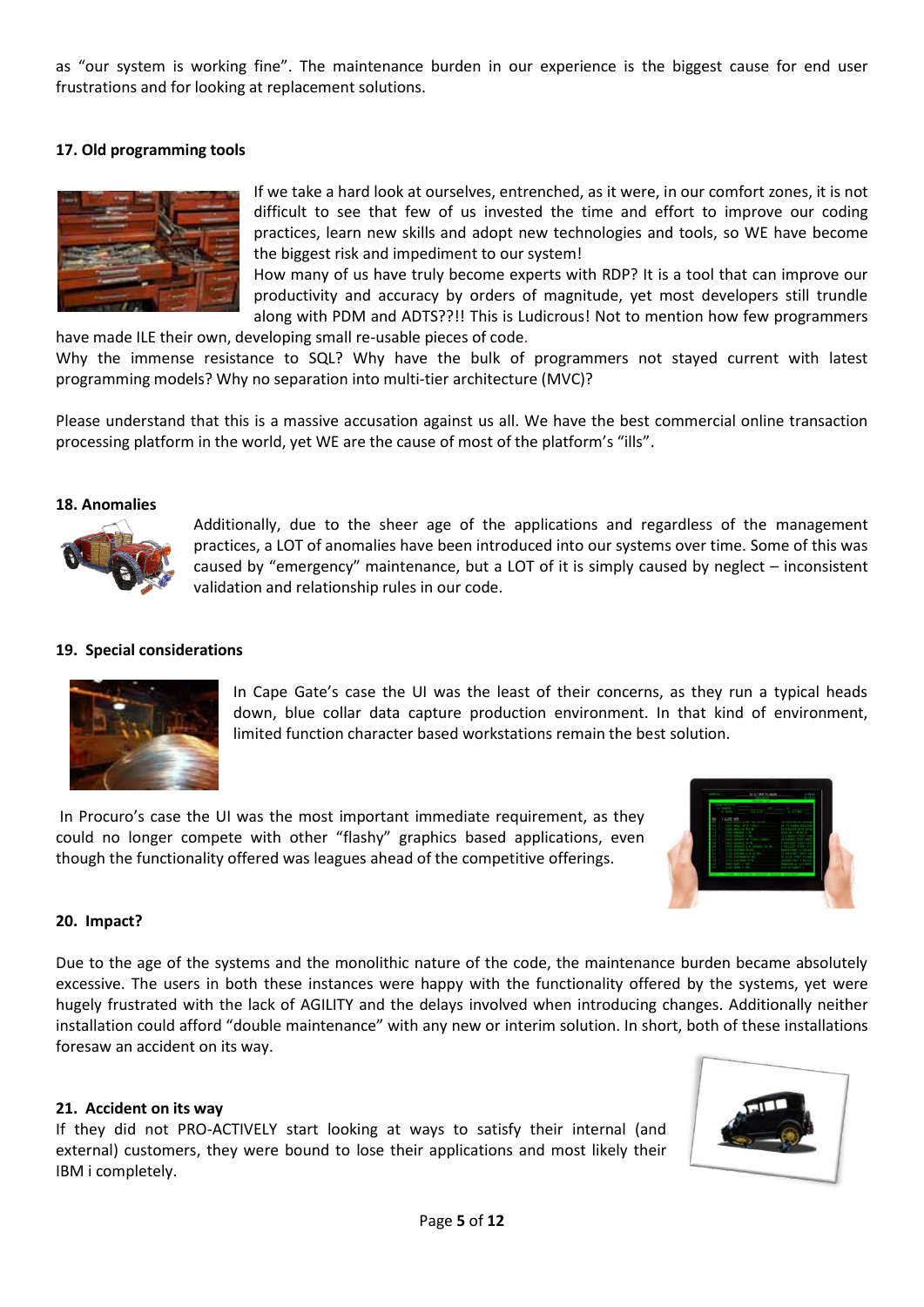# **22. Mitigation? Solutions investigated**.

So, how did the management teams respond to this problem?



# **23. Full system audit and replacements**

In both cases management critically assessed the functionality delivered by their applications, recognised the massive investment into their applications and documented the operational constraints that inhibited/shackled their AGILE response to changes in the business environment. As a result, they understood exactly what functional fit their applications delivered. In both cases their applications delivered higher than a 95% functional fit to their requirements, but more importantly, the management recognised that their applications provided them with competitive advantage. Armed with their functional requirements, they then approached vendors to assess what was available in the market, what it would cost and what level of functionality could be delivered.

# **24. Problems encountered with these solutions**



To their shock, CG realised that the best functional fit they could get from the latest and greatest ERP applications available, was in the mid 60% range! In their words "we could get all the bells and whistles, in the latest "gee whiz" presentation layer, but essentially ALL their competitive advantage would be lost. Additionally, if they had to add the lost functionality, they would lose a number of years developing that functionality, whilst essentially running two systems in parallel (and ending up with the same result). The combined cost was simply more than they were prepared to consider. Another realization was the fact that these replacements would have required the replacement of IBM i and re-skilling of their staff. Replacement simply meant: throw everything you have in the trash can.

Due to the significant value proposition, with which they were intimately familiar, having run the platform and its predecessors since 1986/7, combined with the reliability, this was something for which they had little appetite. They then extended their study to review what, if anything, could be done to modernize their application portfolio and launched a pilot project to review the results. The message from top management was such that the value in their current application made significant commercial sense to leverage this if at all possible. The initial results with IBM i based modernization tools was not very positive, for a variety of reasons. Some of these included inter alia, the nature of modernization projects at that stage ("Big Bang"), the perceived risk, the disruption, availability of skills, the fact that many of the solutions was what can be best described as "band-aid" solutions. One of the tools was in fact purchased, but their experience with it, especially its use of "surrogates" as an interim step, dissuaded them from continuing with the tool. Additionally their modernization project had to be worked into their already demanding maintenance schedule, due to several operational realities.

Procuro realised very quickly that with their system being a custom bespoke system they had to consider a complete redevelopment with another mainstream development environment. They did consider and cost a complete .Net, JAVA or PHP based redevelopment (their MD in fact did his MBA thesis on his experiences). They very quickly worked out that in the current economic climate they simply could not afford this disruption. They were essentially treading water, trying to remain competitive whilst redeveloping their system. They then started a pilot project to study the options available to them on the UI side, which was their biggest short term inhibiting factor. They quickly realised that this was a double edged sword, as fundamentally they did not correct the actual cause of their problems namely AGILITY and secondly, by implementing a UI-only solution, which would have invariable caused double maintenance, they would in the longer term cause even bigger problems.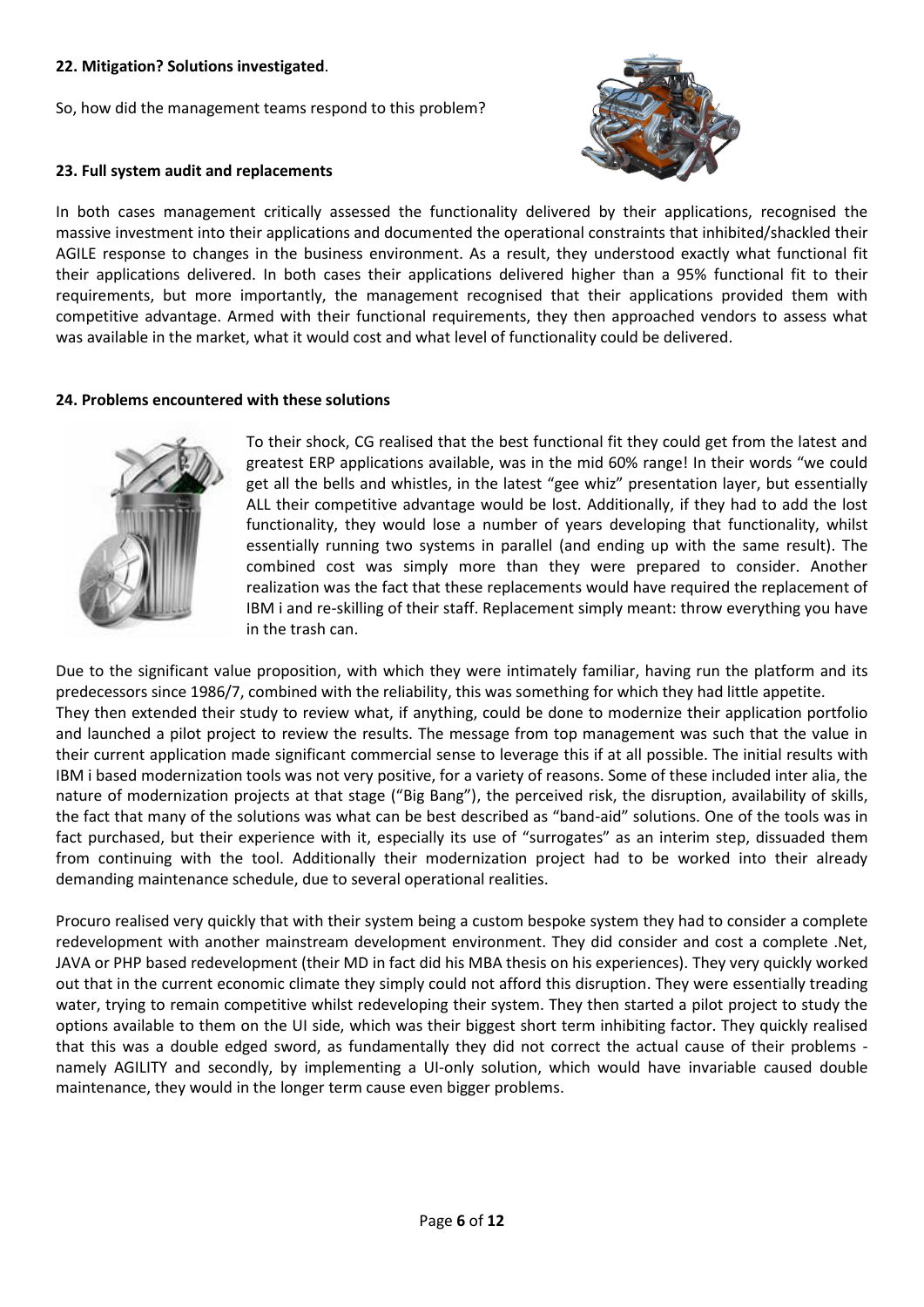# **25. The Solution? Strategic Modernization**



Based on their extensive research of available solutions and intimately understanding that they were confronted with a strategic choice, not a tactical one, they engaged with us on our approach and modernization roadmap which we term: Strategic Modernization.

It is driven by the following fundamental considerations:

### **26. Dealing with the problem**



Firstly it is very important for a company to decide how much value remains in its heritage applications and the nature of the operational constraints caused by the applications.

Secondly there is a need for the company to prioritise addressing these constraints and to attach a monetary value of the anticipated value that will be gained by removing them.



**27. Legacy systems** 

Thirdly, a CRUCIAL consideration at this stage is to determine what constraints will be tactically met by "band-aid" solutions and how much will be invested in leveraging the fundamental value of their heritage application.

It is in our opinion quite realistic to expect to extend the life of the application, whilst remaining competitive, by another 10 to 20 years, if the competitive advantage is leveraged and the operational constraints removed. How is this achieved??

# In the past, we used to develop our applications in such a way that all applications logic, including all database

(relationships and validations) logic, user interaction and discrete business logic were all encapsulated in large monolithic programs. It was for instance not strange for mainline transaction processing programs to consist of tens of thousands lines of code - a programmer's nightmare.



In order to do this, we need a solid foundation as basis for any lasting modernization drive. In our opinion, this starts with migrating/upgrading as much as possible of your database from the old DDS definitions to DLL, which opens a considerable amount of value and benefit. Lets study this closer:

#### **28. Modernize. How?**



It is our contention that the only lasting modernization possible HAS to start at the fundamental database definition level. Any other adjustments or manoeuvres are tactical moves at best. It will not in the long term remove the fundamental barriers to a permanent solution. The challenge is how to achieve this with the minimum disruption to your users, the lowest risk, in order to have a SOLID, long term foundation to now start extracting maximum benefit from your heritage application. It is imperative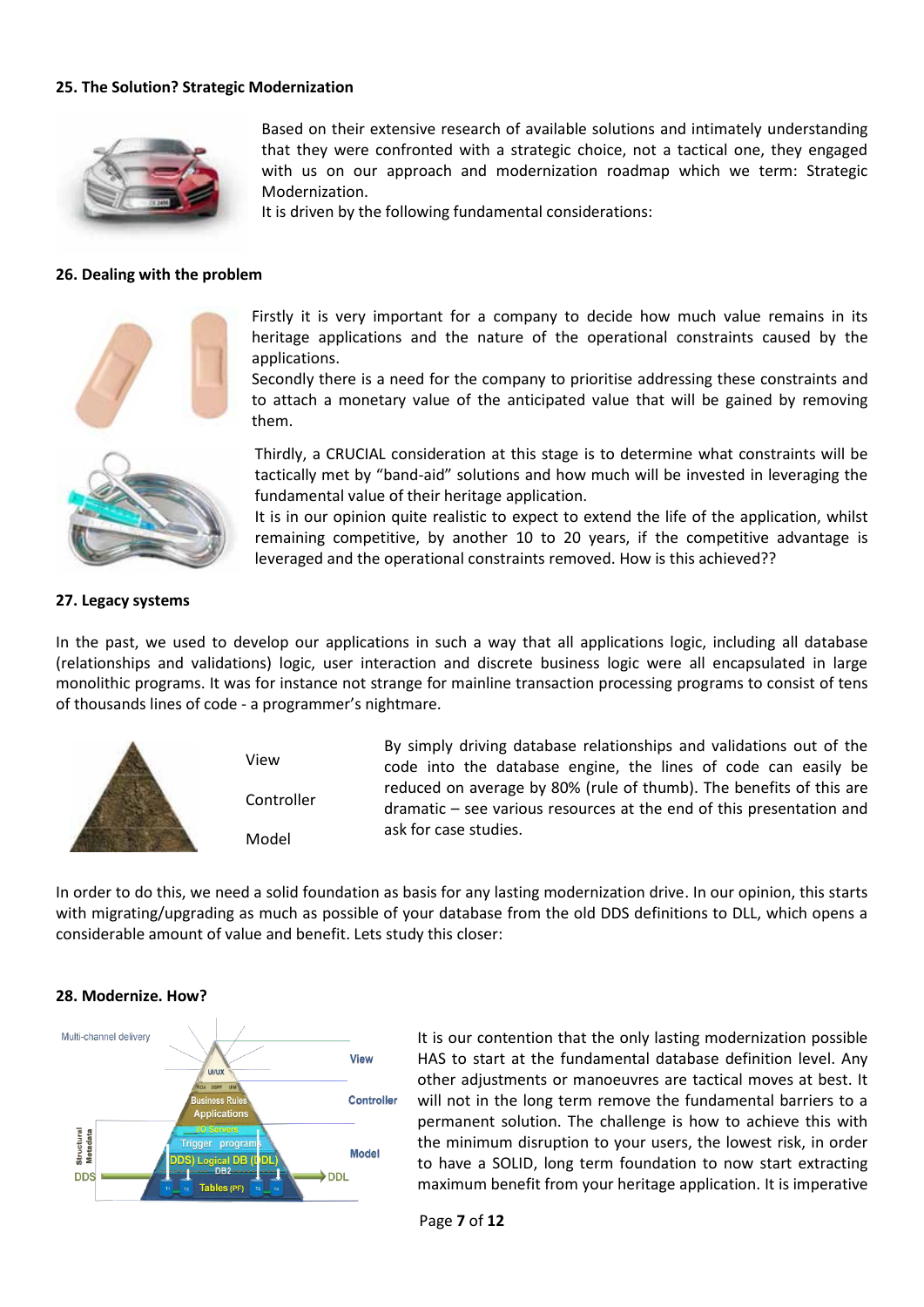to get your database definitions into DDL, with the bulk of your relationships and validations moved out of your application logic into the database engine. This will provide you with the foundation to start leveraging the incredible capabilities of SQL and the SQE engine. You absolutely want DB2 to do all the "dirty" work for you, allowing you to focus on delivering innovative business solutions and logic.

# **29. Transform DDS to DDL**

Therefore your entire database definition needs to migrate to the SQL "personality" on DB2, as opposed to the old, antiquated RLA (record level access or native IO) we used to implement. A CRUCIAL consideration throughout and with every phase of your modernization project, is what the value (ROI) will be to the business. Our entire approach is designed to achieve EXACTLY this.



Non-disruptive; low-risk; gradual; full spectrum modernization based on value - ROI

30. Important questions

Is this realistic, feasible and actually sensible? And how far should you go in your quest to reclaim the value from your heritage? What questions should you ask? What considerations should guide you? Additionally bear in mind that you should ALWAYS aim to deliver positive ROI within 3 months of completing a project step. If you cannot guarantee that, think twice…

# **31. Blueprint recovered**



As highlighted earlier on, once you have performed the initial migration/upgrade to the SQL personality of DB2, by moving from DDS to DDL, this is then used as a foundation to gradually, in a non-disruptive, business-as-usual fashion recover the essence of your system where there remains significant value.

We are not advocating here that you modernize your entire system, but rather that you be guided by the potential value to the business and improvement in the operational efficiencies. This should be achieved doing your standard maintenance, which usually implies that the most maintained parts of your system will be the first to be modernized. In our experience you will end up modernizing less than half of the lines of code. Be guided by the 80/20 rule.

# **32. Roadmap - 4 Questions:**

Where are we? Where do we want to be? How will we get there with least impact/resistance & best ROI? Within what time frame?



The way in which we develop the modernization blueprint jointly with customers, is to take stock of exactly where we find ourselves, to then define what their ultimate objective will be, within what timeframe they want to achieve this. Discrete projects are then defined to achieve this with minimum disruption, and KEY: maximum participation.

People HATE change so you need their 'buy-in'. Our entire process and approach is to achieve maximum buy-in and participation from all stake holders. How does such a project usually evolve?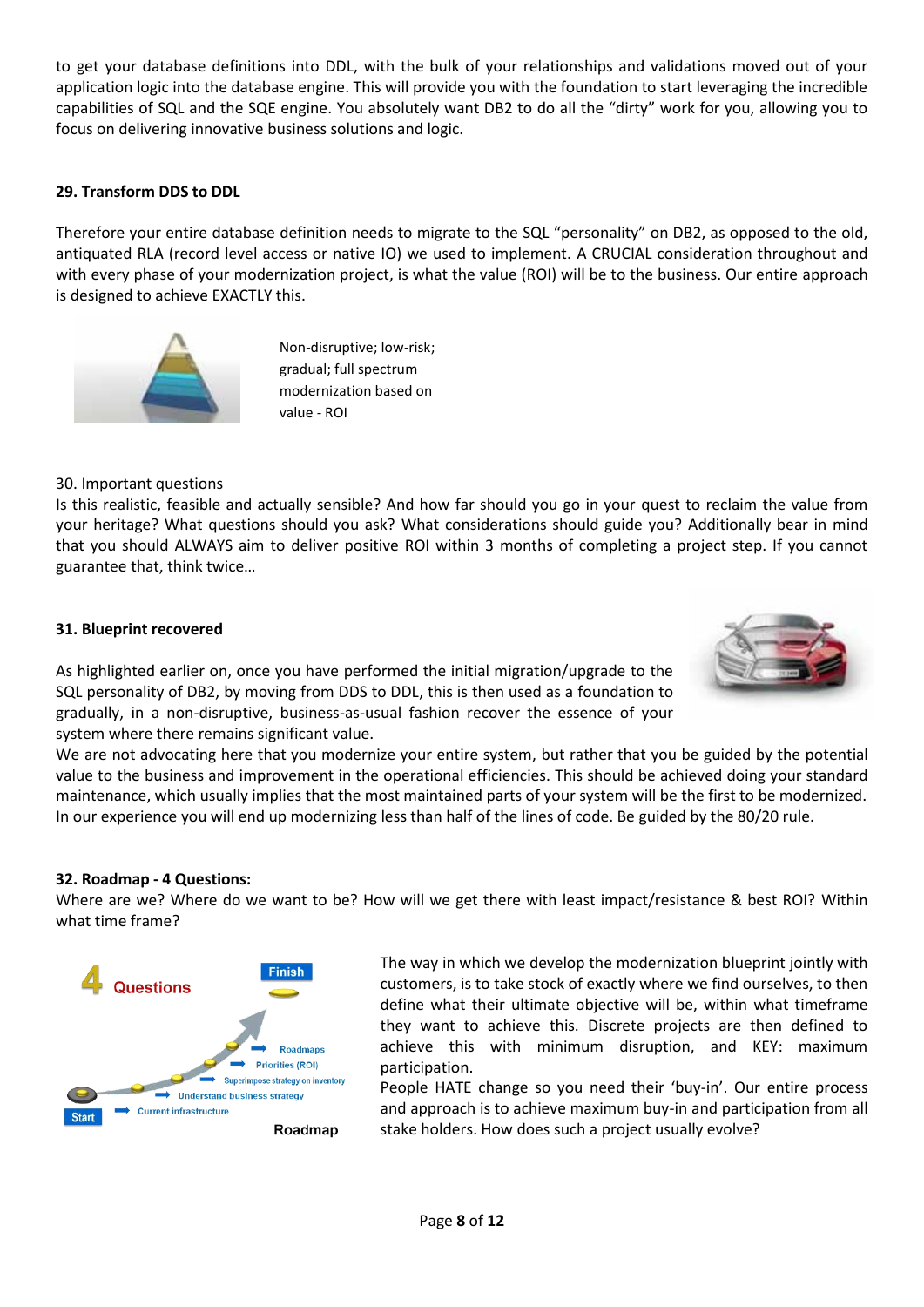

As stated categorically from the start, we believe that our reluctance to move to DDL and use DB2 the way it was designed, has caused us irreparable harm.

In our opinion, if you want to extend the life of your heritage applications and reclaim the value within those applications, you have absolutely no alternative but to move your database definitions to DDL as a matter of absolute priority.

There is DRAMATIC value and benefit – see the list of resources at the end of this. Study at least the document titled: "DDS and SQL - The Winning Combination for DB2 for i - September 2012 Update.pdf"

# **34. ROA and UI tool of choice**



Our character-based UI has certainly added to the "legacy" perceptions. Quite often by addressing this perception or constraints, you can buy yourself time whilst implementing more lasting strategies. Another recent development which excites us is the announcement of Rational Open Access for RPG or ROA. This development, combined with the Open Access Metadata Open Standard and the UI tool providers (or your own handlers), completely removes the shackles on the 5250 data stream and your IBM i

applications. Several of the UI tool providers have embraced this very important development and can certainly assist you in changing the "legacy" perceptions of your heritage application.

#### **35. Design recovery at own pace**



Once you have removed the most obvious constraints, you then have the opportunity to zoom in on those business functions where you will be able to extract maximum value for your company, in order to re-factor those functions. Only aim to modernize those functions which generate the bulk of your transactions. We always approach this from the 80/20 rule perspective, where experience indicates that 80% of your transactions are generated by 20% of your application. In an ERP environment that is usually order entry.

#### **36. Modernize. How?**



Lets study again what our optimum application architecture should look like and which elements are non-negotiable going forward. Implementing this, we can truly reclaim our rich heritage, whilst removing those building blocks which have caused a LOT of pain for IBM i developers. It is significant that if modernized properly, you may end up maintaining as little as 10% of the lines of code you had to maintain originally in your legacy application. Question: If you only have to maintain 10% of your application, what are you going to do with your extra time??? INNOVATE!!!

#### **37. The surrogate**

Please understand that IBM still becomes extremely uncomfortable when we talk about the "sensitive" subject of surrogates versus native modernization. The essence of the suggested surrogate solution as proposed by IBM since the early to middle 2000's, was their perspective that installations needed to start using the SQL engine or personality (WHICH WE AGREE WITH 100%) whilst insulating (masquerading) the change to the heritage application, by introducing a "surrogate", in order to prevent massive recompilation of your legacy application. The reason for their perspective is that they wanted to provide the benefits of SQL to new application developers and the newer development environments, where your typical .Net, JAVA or similar language programmers are very familiar with processing the database directly with imbedded SQL.

![](_page_8_Picture_17.jpeg)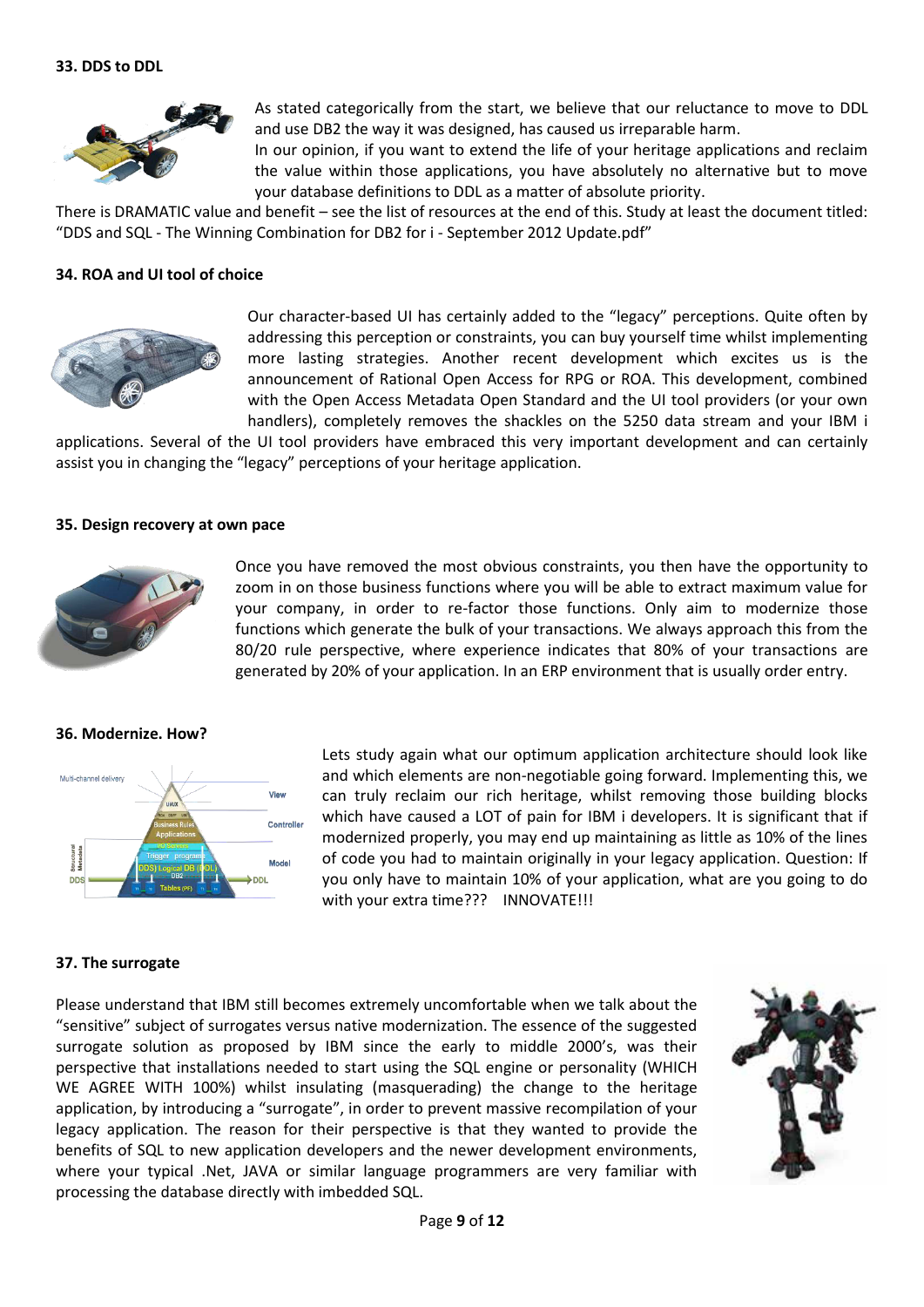We however contend that you will unlock more value by leveraging the database of your heritage application, whilst providing a solid foundation for future growth, where you can then choose the best tool for the job. In terms of heavy IO and intensive commercial processing, RPG IV will outperform ANY of the other languages hands down.

Additionally, you then provide a single framework to facilitate your programmers working with result sets, as opposed to thinking one dimensional IO. Suddenly the same result set can be consumed by RPG, JAVA, PHP or whatever language is best suited for the job at hand. Think about the consistency.

The questions you want to ask yourself again are: How much value remains in your heritage application? How much more do you want to leverage that investment? And then, how do you want your heritage application to access DB2 – natively or via a surrogate?

Before you answer that, consider that approximately 80% of the lines of code (all lines of code implementing validations and enforcing data relationships) currently in your heritage application, will eventually and over time end up in the database engine.

Then consider where you want to go with this application. We believe a native migration is a natural long-term solution. So, do you want the surrogate masquerading to your heritage application, or do you want the full might of the DB2 athlete at the disposal of your heritage?

# **38. Clean-up**

![](_page_9_Picture_6.jpeg)

Due to the age of our heritage systems, a LOT of undesirable consequences have established themselves in our databases, our metadata and our structural metadata. By gradually cleaning this up, again in line with our entire non-disruptive, low risk, gradual approach, your database and system will become a LOT more AGILE and the integrity will improve dramatically. You will be amazed by the sheer amount of duplication that has occurred over time at a metadata and structural metadata level.

# **39 Open Access Metadata Open Standard**

Another initiative which we believe holds immense promise for the entire IBM i industry, is the OA Metadata Open Standard, where the objective is to enrich our metadata with attributes which we seldom required in the DDS/DSPF/PRTF paradigm, but which can add immense value and AGILITY to any new systems or interaction mechanisms (read any UI). Think here of attributes such as standard fonts, colours, icons, urls, other behaviour. The potential is limitless.

![](_page_9_Picture_10.jpeg)

# **40. Before and After**

![](_page_9_Picture_12.jpeg)

This is a small example of the kinds of results you will quickly see once you start sanitising your metadata and structural metadata.

![](_page_9_Picture_14.jpeg)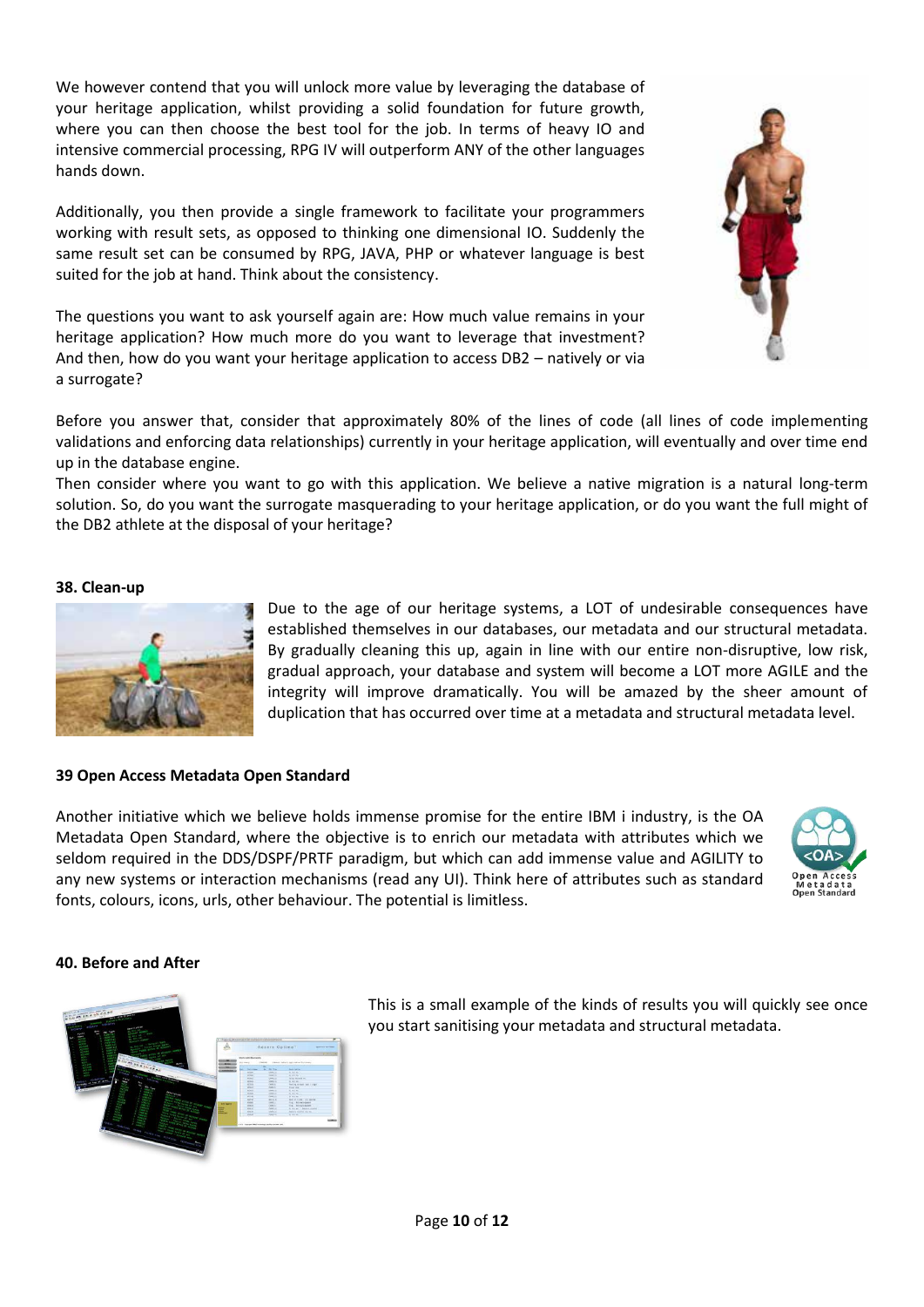# **41. Gradual clean-up; parallel migration**

![](_page_10_Picture_1.jpeg)

One of the key considerations of our entire modernization philosophy and roadmap, is to gradually, business-as-usual modernize your system as you perform routine maintenance. The benefit is immense and you implement the very desirable "continuous improvement" philosophy. You will stand amazed at the results.

# **42. Evolution, not revolution**

It is all about a gradual, non-disruptive, natural improvement of your heritage, in a low-risk, non-threatening way. You can drive the vehicle of your dreams, for much less effort than you anticipate. Don't our users, our platform and our applications deserve this?

# **43. No lock-in**

We do believe that you should never exchange one dependency for another - quite often more proprietary dependency. Take ownership of your applications and the destiny of your systems.

#### **44. Reaction to date**

**45. Excitement – modernized system** 

#### **46. UI/UX – new look**

Think multi-channel, cloud. Do not design for a single UI or delivery platform.

![](_page_10_Picture_11.jpeg)

![](_page_10_Picture_12.jpeg)

# **47. Agility**

Implementing best practices, small modular components based on multi-tier architecture (MVC) will provide you with an application that will be AGILE beyond your wildest expectations. Additionally your testing, change and configuration management will become a breeze…

#### **48. Modern programming tools**

![](_page_10_Picture_16.jpeg)

If there is one message we want to stress it is this: please invest, become absolutely familiar with RDP and sharpen your ILE and RPG IV skills. We have become our own worst enemies. With the combination of DDL, RPG IV, ILE and RDP you will wipe the floor with the competition and in the process have immense fun.

# **49. Bright future**

We are quite excited with the potential PureSystems holds for IBM i based applications. Start reading up on this!

![](_page_10_Picture_20.jpeg)

![](_page_10_Picture_22.jpeg)